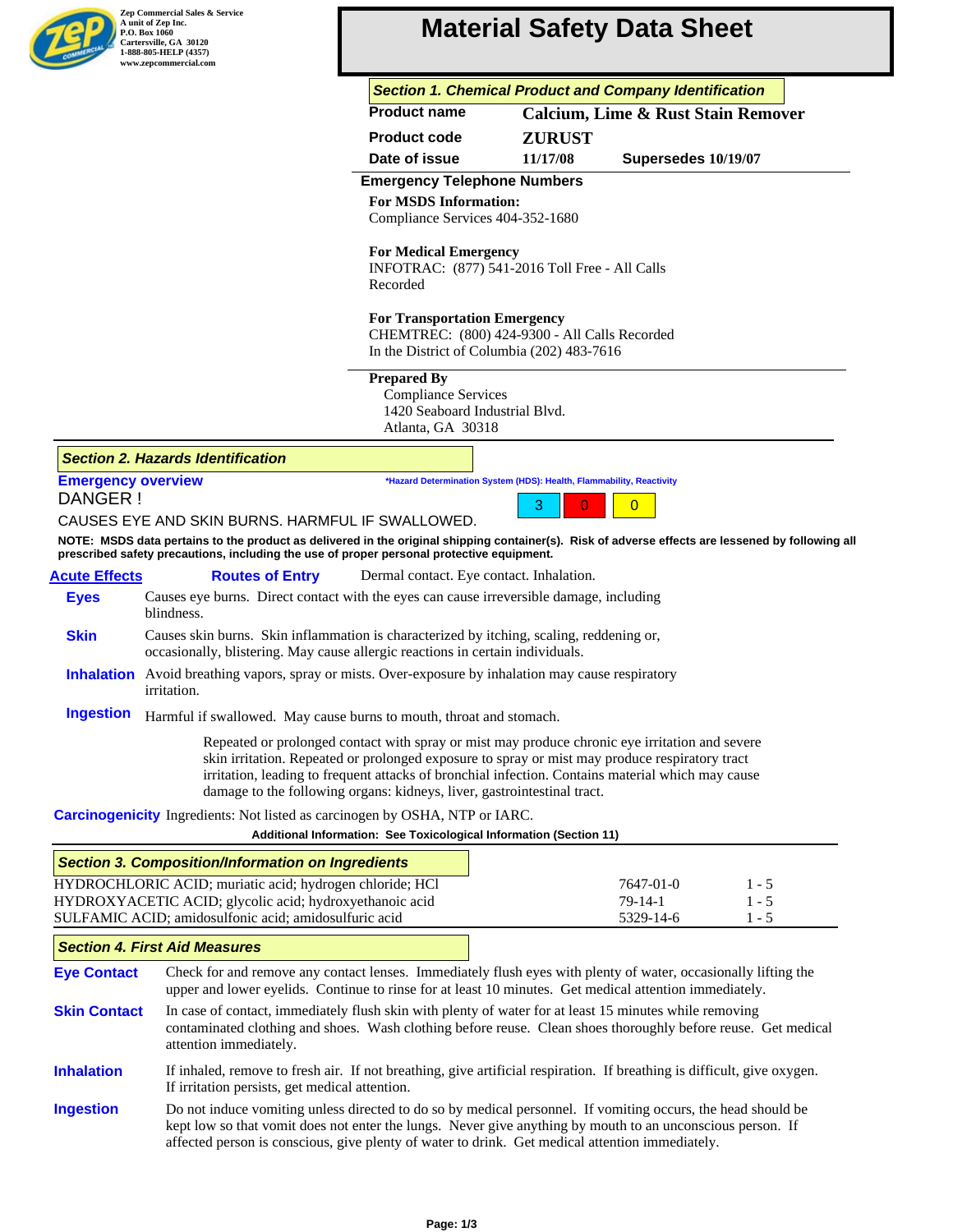**Product code ZURUST** Material Safety Data Sheet Product Name Calcium, Lime & Rust Stain Remover **Flash Point** None. Not available. **National Fire Protection Association (U.S.A.)** 3 0 0 **Flammable Limits Flammability Fire hazard** In a fire or if heated, a pressure increase will occur and the container may burst. May emit toxic fumes under fire conditions. Non-combustible. **Fire-Fighting Procedures** Use an extinguishing agent suitable for the surrounding fire. Do not release runoff from fire to sewers or waterways. *Section 5. Fire Fighting Measures* **Spill Clean up** Put on appropriate personal protective equipment (see section 8). Stop leak if without risk. Move containers from spill area. Dilute with water and mop up if water-soluble or absorb with an inert dry material and place in an appropriate waste disposal container. Dispose of via a licensed waste disposal contractor. *Section 6. Accidental Release Measures* **Handling Storage** Put on appropriate personal protective equipment (see section 8). Do not get in eyes or on skin or clothing. Do not breathe vapor or mist. Do not ingest. Do not use with other products. Do not reuse container. Observe label precautions. Wash thoroughly after handling. Store in original container protected from direct sunlight in a dry, cool and well-ventilated area, away from incompatible materials (see section 10) and food and drink. Keep container tightly closed and sealed until ready for use. Keep out of the reach of children. *Section 7. Handling and Storage* **Personal Protective Equipment (PPE) Eyes Body Respiratory** Use with adequate ventilation. A respirator is not needed under normal and **Product name Exposure limits** HYDROCHLORIC ACID; muriatic acid; hydrogen chloride; HCl **ACGIH TLV/OSHA PEL (United States).** CEIL: 5 ppm 8 hour(s). **OSHA PEL (United States).** CEIL:  $7 \text{ mg/m}^3 8 \text{ hour(s)}$ . Splash goggles. Wear appropriate protective clothing to prevent skin contact. Recommended: Neoprene gloves. Rubber gloves. Wear apron or coverall if there is a risk of exposure to splashes. intended conditions of product use. *Section 8. Exposure Controls/Personal Protection* **Physical State pH Boiling Point Specific Gravity Solubility** Liquid.  $<1$ 100°C (212°F) 1.067 **Color** Clear. Light yellow. **Odor** Sour. Acidic. **Vapor Pressure** Not determined. **Vapor Density** Not determined. **Evaporation Rate** Not determined. **VOC (Consumer)** 0 (g/l). Easily soluble in the following materials: cold water. *Section 9. Physical and Chemical Properties* The product is stable. Will not occur. **Stability and Reactivity Hazardous Decomposition Products Hazardous Polymerization** Do not use with other products. Reactive or incompatible with the following materials: oxidizing materials, organic materials, metals and alkalis. **Incompatibility** *Section 10. Stability and Reactivity* **Acute Toxicity Product/ingredient name Result Species Dose Exposure** Sulfamic Acid **Example 20** CD50 Oral Rat 3160 mg/kg -Hydrochloric Acid 1900 mg/kg LD50 Oral Rabbit 900 mg/kg - 2124 ppm *Section 11. Toxicological Information*

Hydroxyacetic Acid LD50 Oral Rat

LC50 Inhalation Vapor Rat 3124 ppm 1 hours

LC50 Inhalation Vapor Rat 5.2 mg/L 4 hours LC50 Inhalation Vapor Rat 3.6 mg/L 4 hours